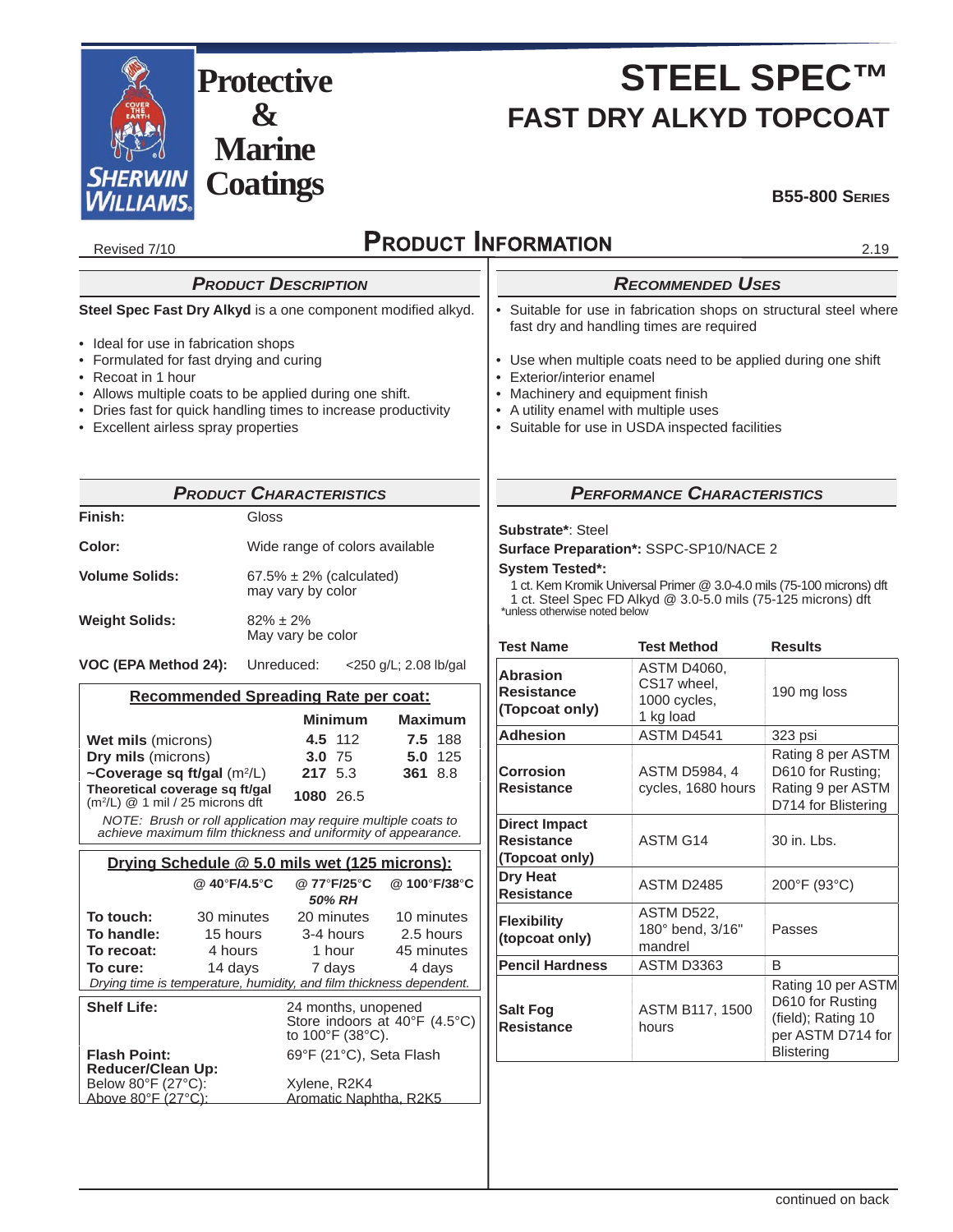

## **STEEL SPEC™ FAST DRY ALKYD TOPCOAT**

#### **B55-800 SERIES**

### **PRODUCT INFORMATION**

| <b>RECOMMENDED SYSTEMS</b> |                                      |                                               |            |  |
|----------------------------|--------------------------------------|-----------------------------------------------|------------|--|
|                            |                                      | Dry Film Thickness / ct.<br>(Microns)<br>Mils |            |  |
| Steel:                     |                                      |                                               |            |  |
| 1 ct.                      | High Solids Alkyd Primer             | $3.0 - 5.0$                                   | $(75-125)$ |  |
| 1 ct.                      | Steel Spec FD Alkyd Topcoat          | $3.0 - 5.0$                                   | $(75-125)$ |  |
| Steel:                     |                                      |                                               |            |  |
| 1 ct.                      | <b>Steel Spec RIP Primer</b>         | $2.0 - 3.0$                                   | $(50-75)$  |  |
| 1 ct.                      | Steel Spec FD Alkyd Topcoat          | $3.0 - 5.0$                                   | $(75-125)$ |  |
| Steel:                     |                                      |                                               |            |  |
| 1 ct.                      | Kem Kromik Universal Metal<br>Primer | $3.0 - 4.0$                                   | $(75-100)$ |  |
| 1 ct.                      | Steel Spec FD Alkyd Topcoat          | $3.0 - 5.0$                                   | $(75-125)$ |  |

The systems listed above are representative of the product's use, other systems may be appropriate.

#### *SURFACE PREPARATION*

Surface must be clean, dry, and in sound condition. Remove all oil, dust, grease, dirt, loose rust, and other foreign material to ensure adequate adhesion.

Refer to product Application Bulletin for detailed surface preparation information.

Minimum recommended surface preparation: \* Iron & Steel: SSPC-SP2

Requires primer

| <b>Surface Preparation Standards</b>                                                               |                                     |                                              |                                                |                                                                          |                          |
|----------------------------------------------------------------------------------------------------|-------------------------------------|----------------------------------------------|------------------------------------------------|--------------------------------------------------------------------------|--------------------------|
|                                                                                                    | <b>Condition of</b><br>Surface      | ISO 8501-1<br><b>BS7079:A1</b>               | Swedish Std.<br><b>SIS055900</b>               | <b>SSPC</b>                                                              | <b>NACE</b>              |
| <b>White Metal</b><br><b>Near White Metal</b><br><b>Commercial Blast</b><br><b>Brush-Off Blast</b> |                                     | Sa 3<br>Sa 2.5<br>Sa 2<br>Sa 1               | Sa 3<br>Sa 2.5<br>Sa 2<br>Sa 1                 | SP <sub>5</sub><br>SP 10<br>SP <sub>6</sub><br>SP <sub>7</sub>           | 2<br>3<br>4              |
| Hand Tool Cleaning<br>Power Tool Cleaning pitted & Rusted                                          | Rusted<br>Pitted & Rusted<br>Rusted | $C$ St 2<br>$D$ St 2<br>$C$ St 3<br>$D$ St 3 | $C$ St $2$<br>$D$ St 2<br>$C$ St 3<br>$D$ St 3 | SP <sub>2</sub><br>SP <sub>2</sub><br>SP <sub>3</sub><br>SP <sub>3</sub> | ٠<br>$\overline{a}$<br>۰ |

*TINTING*

Tint with Maxitoner Colorant at 100% strength. Five minutes minimum mixing on a mechanical shaker is required for complete mixing of color.

Do not use Blend-A-Color colorants.

Temperature: 40°F (4.5°C) minimum<br>120°F (49°C) maximum<br>(air, surface, and material)<br>At least 5°F (2.8°C) above dew point

Relative Humidity: 85% maximum

Refer to product Application Bulletin for detailed application information.

### *ORDERING INFORMATION* Packaging: 1 gal (3.78L) and 5 gal (18.9L) containers

Weight per gallon:  $12.00 \pm 0.2$  lb (may vary with color)

*SAFETY PRECAUTIONS*

Refer to the MSDS sheet before use.

Published technical data and instructions are subject to change without notice. Contact your Sherwin-Williams representative for additional technical data and instructions.

### *WARRANTY*

The Sherwin-Williams Company warrants our products to be free of manufacturing defects in accord with applicable Sherwin-Williams quality control procedures. Liability for products proven defective, if any, is limited to replacement of the defective product or the refund of the purchase price paid for the defective product as determined by Sherwin-Williams. NO OTHER WARRANTY OR GUARANTEE OF ANY KIND IS MADE BY SHERWIN-WILLIAMS, EXPRESSED OR IMPLIED, STATUTORY, BY OPERATION OF LAW OR OTHERWISE, INCLUDING MER-CHANTABILITY AND FITNESS FOR A PARTICULAR PURPOSE.

#### *DISCLAIMER*

The information and recommendations set forth in this Product Data Sheet are based upon tests conducted by or on behalf of The Sherwin-Williams Company. Such information and recommendations set forth herein are subject to change and pertain to the product offered at the time of publication. Consult your Sherwin-Williams representative to obtain the most recent Product Data Information and Application Bulletin.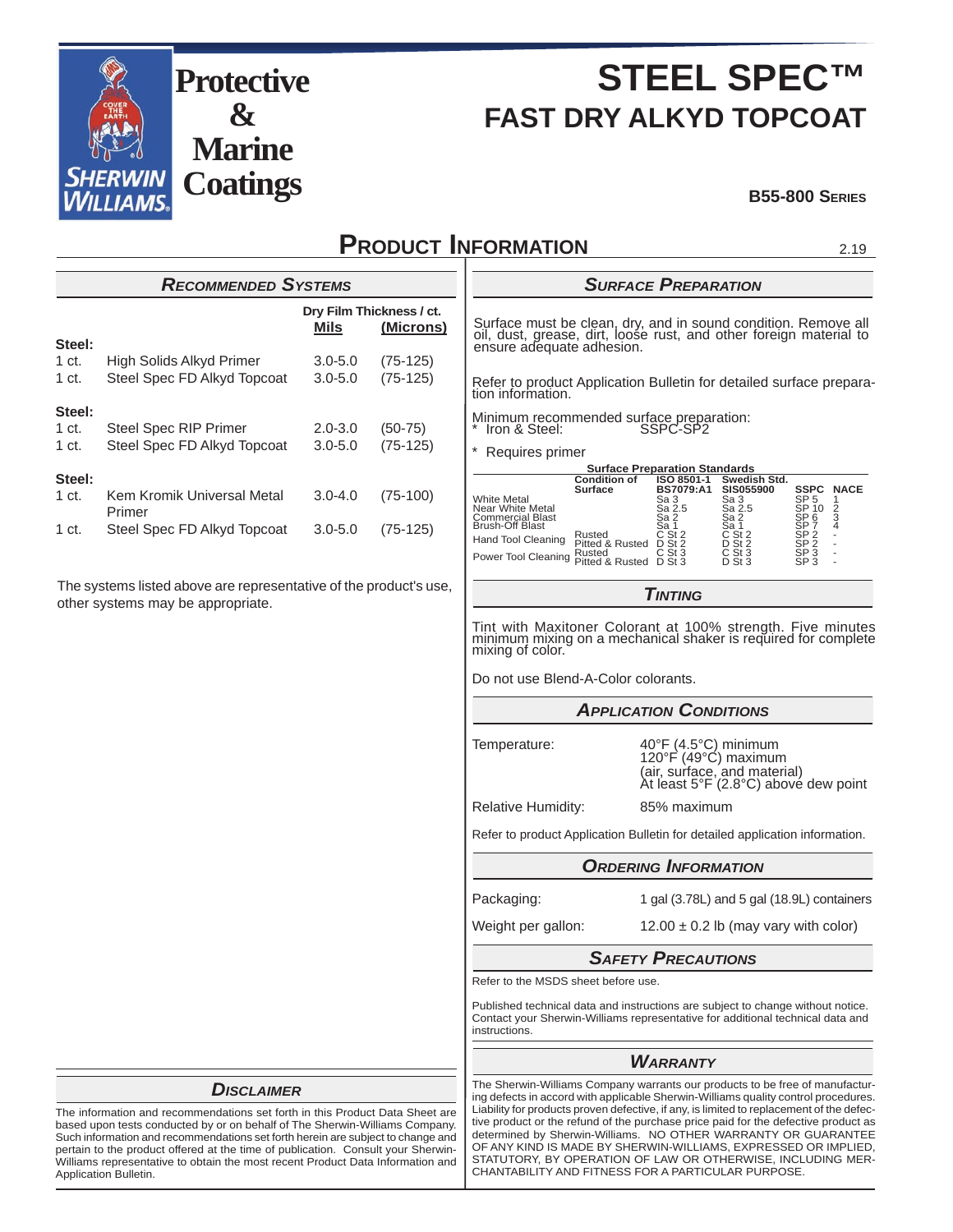

# **STEEL SPEC™ FAST DRY ALKYD TOPCOAT**

#### **B55-800 SERIES**

Revised 7/10

2.19

### *SURFACE PREPARATIONS*

Surface must be clean, dry, and in sound condition. Remove all oil, dust, grease, dirt, loose rust, and other foreign material to ensure adequate adhesion.

#### **General Surface Preparation**

Surface must be clean, dry, and in sound condition. Remove all oil, dust, grease, dirt, loose rust, and other foreign material to ensure good adhesion.

#### **Iron & Steel**

Minimum surface preparation is Hand Tool Clean per SSPC-SP2. Remove all oil and grease from surface by Solvent Cleaning per SSPC-SP1. For better performance, use Commercial Blast Cleaning per SSPC-SP6/NACE 3, blast clean all surfaces to a nominal profile (2 mils / 50 microns). Remove all weld spatter and round all sharp edges by grinding. Prime any bare steel within 8 hours or before flash rusting occurs.

#### **Previously Painted Surfaces:**

If in sound condition, clean the surface of all foreign material. Smooth, hard or glossy coatings and surfaces should be dulled by abrading the surface. Apply a test area, allowing paint to dry one week before testing adhesion. If adhesion is poor, or if this products attacks the previous finish, removal of the previous coating may be necessary. If paint is peeling or badly weathered, clean surface to sound substrate and treat as a new surface as above.

### **APPLICATION BULLETIN**

*APPLICATION CONDITIONS*<br>40°F (4.5°C) minimum<br>120°F (49°C) maximum Temperature: 40°F (4.5°C) minimum<br>120°F (49°C) maximum<br>(air, surface, and material)<br>At least 5°F (2.8°C) above dew point

Relative Humidity 85% Maximum

*APPLICATION EQUIPMENT*

The following is a guide. Changes in pressures and tip sizes may be needed for proper spray characteristics. Always purge spray equipment before use with listed reducer. Any reduction must be compliant with existing VOC regulations and compatible with the existing environmental and application conditions.

#### **Reducer/Clean Up:**

 Below 80°F (27°C) .........Xylene, R2K4 Above 80°F (27°C) .........Aromatic Naphtha, R2K5

#### **Airless Spray**

| Pressure3000 psi |                          |
|------------------|--------------------------|
|                  |                          |
|                  |                          |
|                  |                          |
|                  | ReductionNot recommended |

#### **Conventional Spray**

| Atomization Pressure50 psi |  |
|----------------------------|--|
| Fluid Pressure15-20 psi    |  |
|                            |  |

#### **Brush**

| BrushNylon/Polyester or Natural Bristle |
|-----------------------------------------|
| ReductionNot recommended                |

#### **Roller**

|                          | Cover 3/8" woven with solvent resistant core |
|--------------------------|----------------------------------------------|
| ReductionNot recommended |                                              |

If specific application equipment is not listed above, equivalent equipment may be substituted.

| <b>Surface Preparation Standards</b> |  |
|--------------------------------------|--|
|--------------------------------------|--|

|                                                   | <b>Condition of</b><br>Surface | ISO 8501-1<br><b>BS7079:A1</b> | Swedish Std.<br><b>SIS055900</b> | <b>SSPC</b>              | <b>NACE</b> |
|---------------------------------------------------|--------------------------------|--------------------------------|----------------------------------|--------------------------|-------------|
| <b>White Metal</b><br>Near White Metal            |                                | Sa 3<br>Sa 2.5                 | Sa 3<br>Sa 2.5                   | SP <sub>5</sub><br>SP 10 |             |
| <b>Commercial Blast</b><br><b>Brush-Off Blast</b> |                                | Sa 2<br>Sa 1                   | Sa 2<br>Sa 1                     | SP <sub>6</sub><br>SP :  |             |
| Hand Tool Cleaning                                | Rusted<br>Pitted & Rusted      | $C$ St 2<br>$D$ St 2           | $C$ St 2<br>$D$ St 2             | SP 2<br>SP <sub>2</sub>  |             |
| Power Tool Cleaning Pitted & Rusted               | Rusted                         | $C$ St 3<br>$D$ St 3           | $C$ St 3<br>$D$ St 3             | SP 3<br>SP <sub>3</sub>  | ۰           |